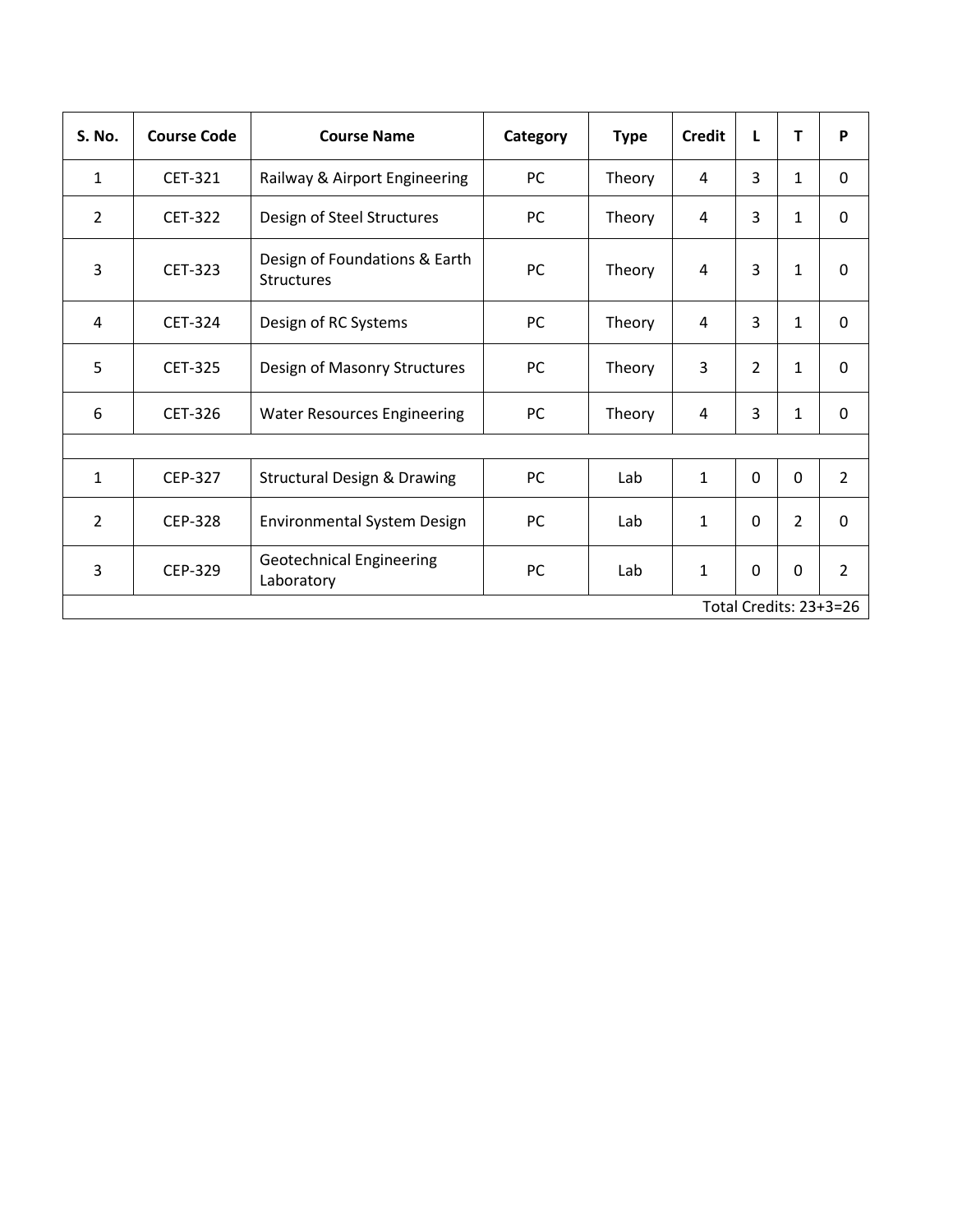| <b>UG</b>                    | <b>Department: Civil Engineering</b>                |
|------------------------------|-----------------------------------------------------|
| <b>Course Code: CET 321</b>  | <b>Course Name:</b> Railway and Airport Engineering |
| Credit: 4                    | l L-T-P: 3-1-0                                      |
| <b>Pre-requisite course:</b> |                                                     |

Railway Engineering: Introduction; Gauges; right of way, gradient, Resistance to traction and stresses in track; Track component parts their functions and requirements viz. Rails; Sleepers; Ballasts. Geometric design of railway track, Super elevation, points and crossing; requirement of rail joints. Track junctions,Design of turn out and cross-over, signaling and interlocking; high speed and ballastless tracks. Airport planning and Design,Airport Engineering: Air Transport scenario in India and stages of development, technical terms relating to airways and airport, aircraft characteristics; site selection; Airport classification; layout, Obstructions and zoning laws; Runway orientation and geometric design of runway; Taxiways; Aircraft parking, runway marking and lighting, system; drainage, apron and visual aids.

- 1. Railway Engineering By Saxena and Arora
- 2. Railway Engineering By Chandra and Agarwal
- 3. Airport Engineering by Arora and Khanna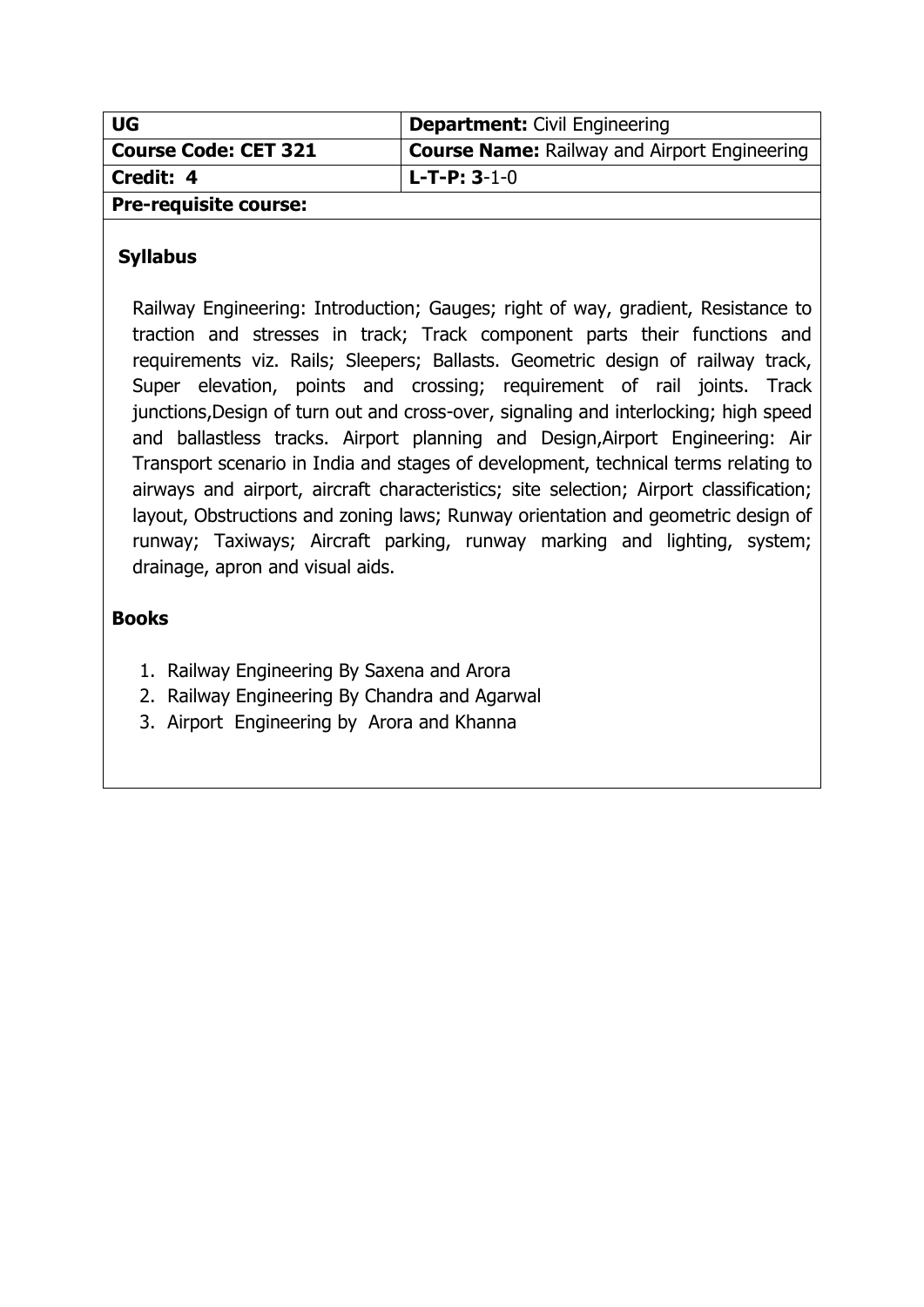| <b>UG</b>                   | <b>Department:</b> Civil Engineering           |  |
|-----------------------------|------------------------------------------------|--|
| <b>Course Code: CET 322</b> | <b>Course Name:</b> Design of Steel Structures |  |
| Credit: 4                   | l L-T-P: 3-1-0                                 |  |
| Pre-requisite course:       |                                                |  |

Structural steel and properties ,Introduction to stability and buckling concepts, Working stress and plastic design methods , Bolted and Welded connections, , Design of tension, compression and flexural members (including built up members):Column bases, Plate Girder and Roof trusses using latest IS codes.

#### **Text Books**

- 1. Plastic Analysis & Design Of Steel Structures : Wong
- 2. Design of Steel Structures: N Subramanium
- 3. Limit State Design of Steel Structures: S.K.Duggal
- 4. Design of Steel Structures: P Dayaratnam.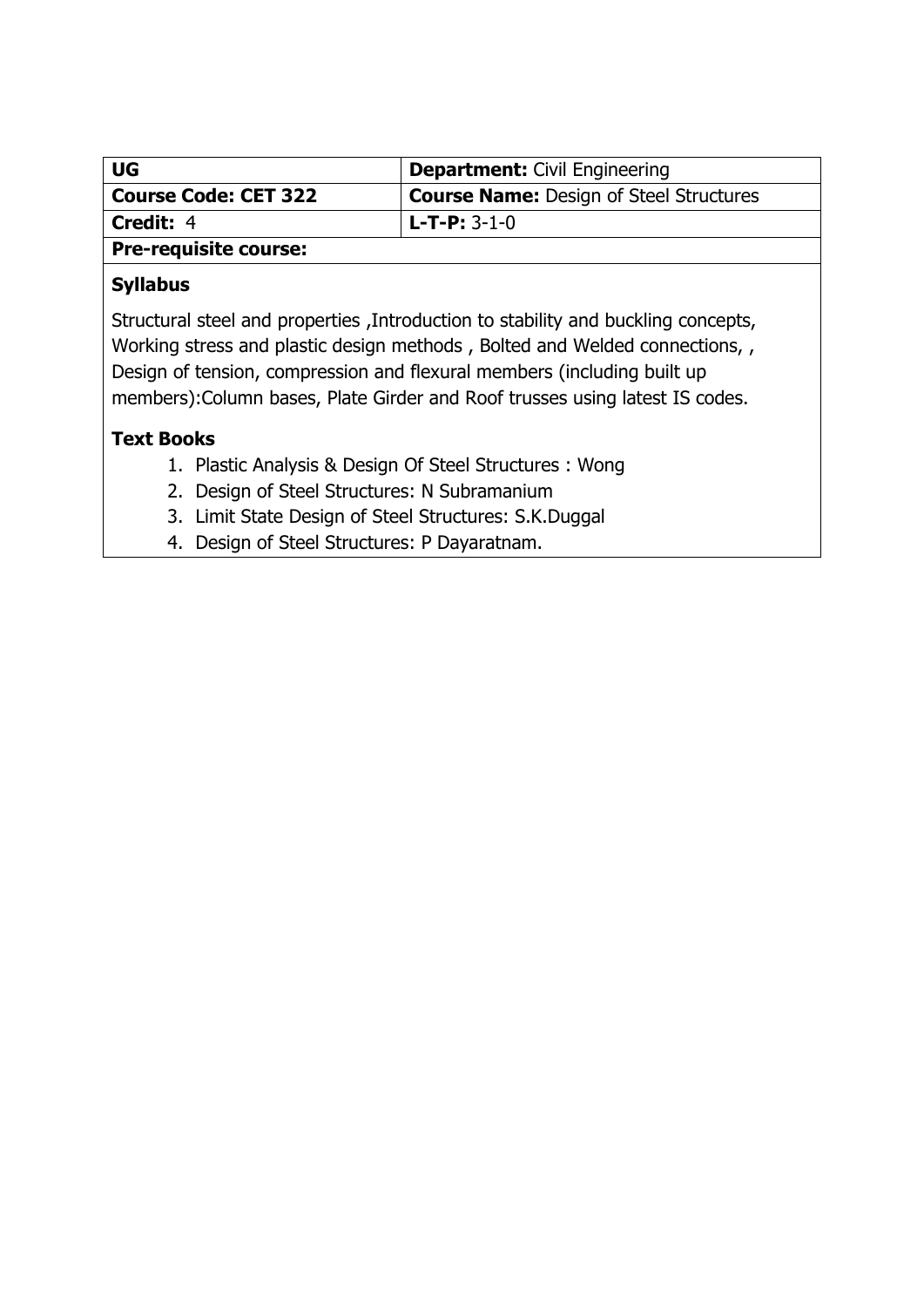| <b>UG</b>                                   | <b>Department: Civil Engineering</b>          |  |
|---------------------------------------------|-----------------------------------------------|--|
| <b>Course Code: CET 323</b>                 | <b>Course Name: Design Of Foundations And</b> |  |
|                                             | <b>Earth Structures</b>                       |  |
| Credit: 4<br>$L$ -T-P: 3-1-0                |                                               |  |
| <b>Pre-requisite course: Soil Mechanics</b> |                                               |  |

Stability of infinite and finite slopes, Swedish slip circle method, Bishop's method, Stability of slopes of earth dam, Earth pressures theories; Stability analysis of retaining structures; Shallow foundations, Bearing capacity and settlement analysis, contact stress beneath foundations, Plate load test, Standard penetration test, Dynamic and static cone penetration test; Allowable bearing pressure on soils and rocks, Raft foundation, Soil Exploration and sampling: Site investigation report. Pile foundation: Classification; Bearing capacity of piles, Pile load test, Group capacity of vertical piles; IS code provisions, Well foundation and caissons; Depth of well, Bearing capacity and settlement of well, Lateral stability of well foundations, Sinking of wells, Tilts and shifts, Machine foundations, Dynamic soil properties, Laboratory techniques, Resonant column test to obtain Young's modulus, Shear modulus and damping characteristics of soils, Cyclic simple shear test, Cyclic triaxial compression test, Field tests: Vertical and horizontal block resonance test, Cyclic plate load test, Reinforced earth.

- 1. T. William Lambe, Robert V. Whitman, "Soil Mechanics", John Wiley and Sons, New York.
- 2. John N. Cernica, "Geotechnical Engineering: Soil Mechanics", John Wiley and Sons, New York.
- 3. Rodrigo Salgado, "The Engineering of Foundations", Tata McGraw Hill Education Limited, New Delhi.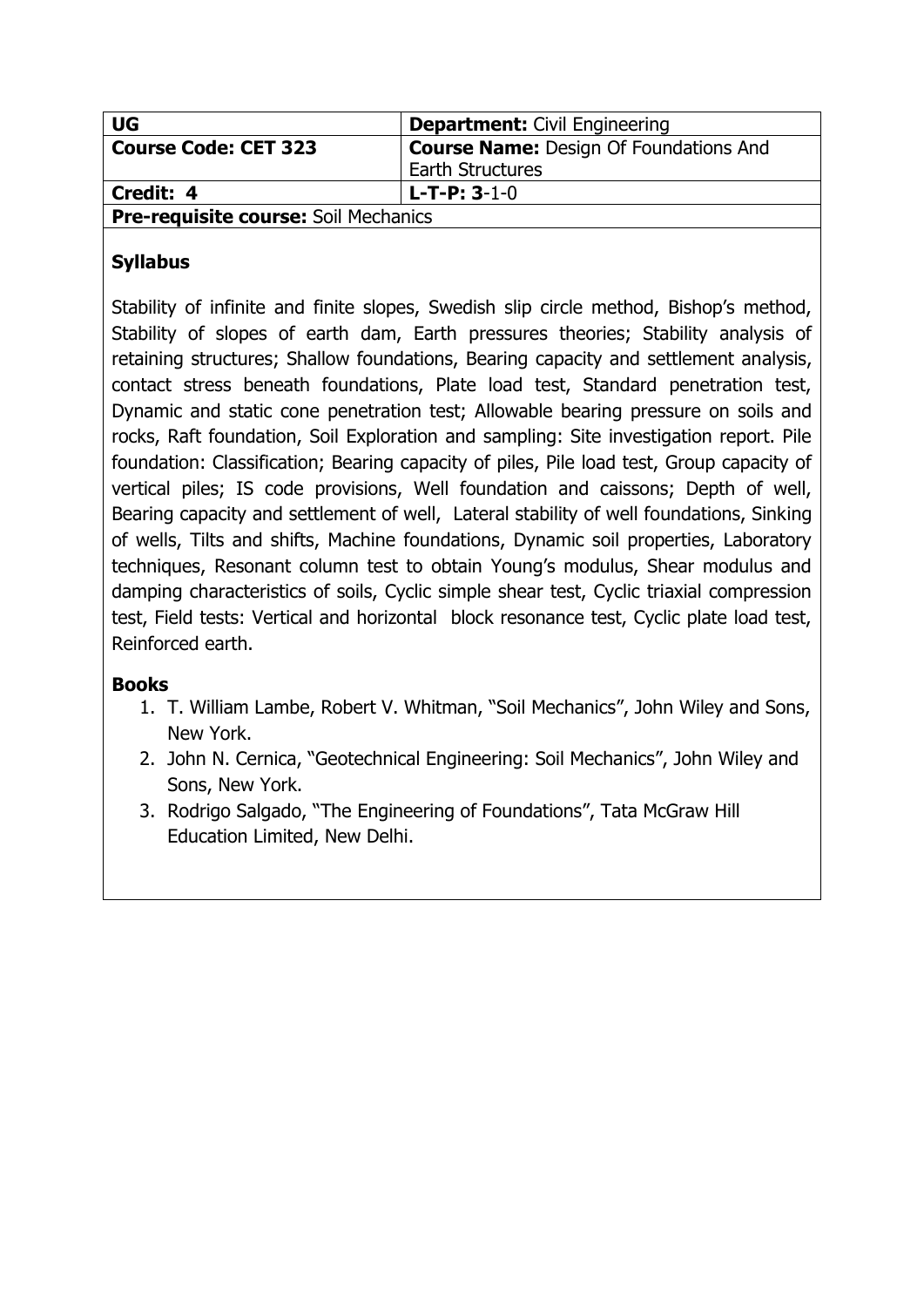| <b>UG</b>                                            | <b>Department: Civil Engineering</b>     |
|------------------------------------------------------|------------------------------------------|
| <b>Course Code: CET 324</b>                          | <b>Course Name: Design of RC Systems</b> |
| Credit:4                                             | $L - T - P : 3 - 1 - 0$                  |
| <b>Version:</b>                                      | <b>Approved on:</b>                      |
| <b>Pre-requisite course: Design of RC Structures</b> |                                          |

Design of Flat slab & grid Slab; Design of retaining walls; Design of beams curved in plan; Design of domes for axisymmetric loading, uniformly distributed load, ring load and concentrated load at the crown; Design of water tanks, Intze tank; Yield line theory for slabs: basic concepts, location of yield lines, yield line analysis-equilibrium method and virtual work method, analysis and design of rectangular slabs with different support conditions, Yield line pattern in building frames; Prestressed concrete: advantages and disadvantages, methods of prestressing, losses in prestress, analysis and design of prestressed concrete beam; IRC Loading & Slab Bridge

- 1. Design of RCC Structures by Jain & Jaykrishana
- 2. Design of RCC Structures by Krishnaraju
- 3. Design of RCC Structures by Menon & Pillai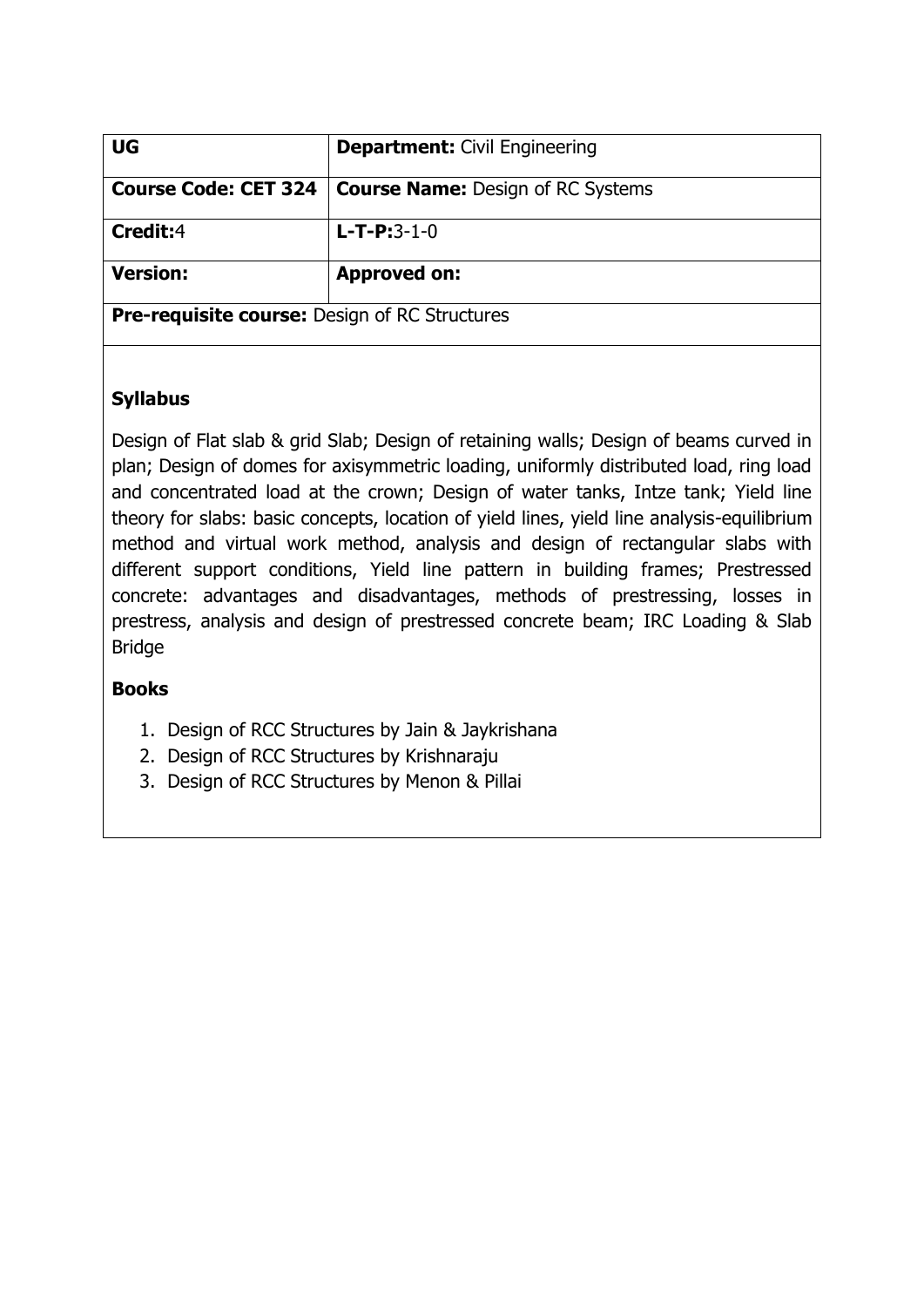| <b>UG</b>                                        | <b>Department: Civil Engineering</b>             |
|--------------------------------------------------|--------------------------------------------------|
| Course Code: CET 325                             | <b>Course Name: Design of Masonry Structures</b> |
| <b>Credit: 3</b>                                 | $L$ -T-P: 2-1-0                                  |
| <b>Version:</b>                                  | <b>Approved on:</b>                              |
| <b>Pre-requisite course: Building Technology</b> |                                                  |

Behaviour of Masonry Structures During Past Earthquakes: Common modes of failure, effect of unit shapes and mortar type, effect of roof and floor systems; Common deficiencies.

Masonry Under Compression: Prism strength, Failure mechanism, types of construction and bonds; Eccentric loading; Slenderness – effective length and effective height, effect of openings; Code provisions.

Masonry Under Lateral Loads: In-plane and out-of-plane loads, bending parallel and perpendicular to bed joints; Shear and flexure behaviour of piers.

Earthquake Resistant Measures: Analysis for earthquake forces, role of floor and roof diaphragm; Concept and design of bands, bandages, splints and ties; Reinforced masonry; Code provisions.

Masonry Infills: Effect of masonry infills on seismic behaviour of framed buildings; Failure modes; simulation of infills – FEM and equivalent strut; Safety of infills in inplane action – shear, compression and buckling; Code provisions.

Retrofitting of Masonry Building: Techniques of repair and retrofitting of masonry buildings; IS: 13935 (1993) provision for retrofitting.

- 1. Drysdale, R. G., Hamid, A. H. and Baker, L. R., "Masonry Structure: Behaviour and Design", Prentice Hall, Englewood Cliffs.
- 2. Paulay, T. and Priestley, M. J. N., "Seismic Design of Reinforced Concrete and masonry Buildings", John Wiley & Sons.
- 3. Amrhein, J. E., "Reinforced Masonry Engineering Handbook," Masonry Institute of America, CRC Press.
- 4. Donald Anderson and Svetlana Brzev, "Seismic Design Guide for Masonry Buildings," Canadian Concrete Masonry Producers Association.
- 5. "Prestandard and Commentry For The Seismic Rehabilitation of Buildings," FEMA 356, Federal Emergency Management Agency, Washington, D.C.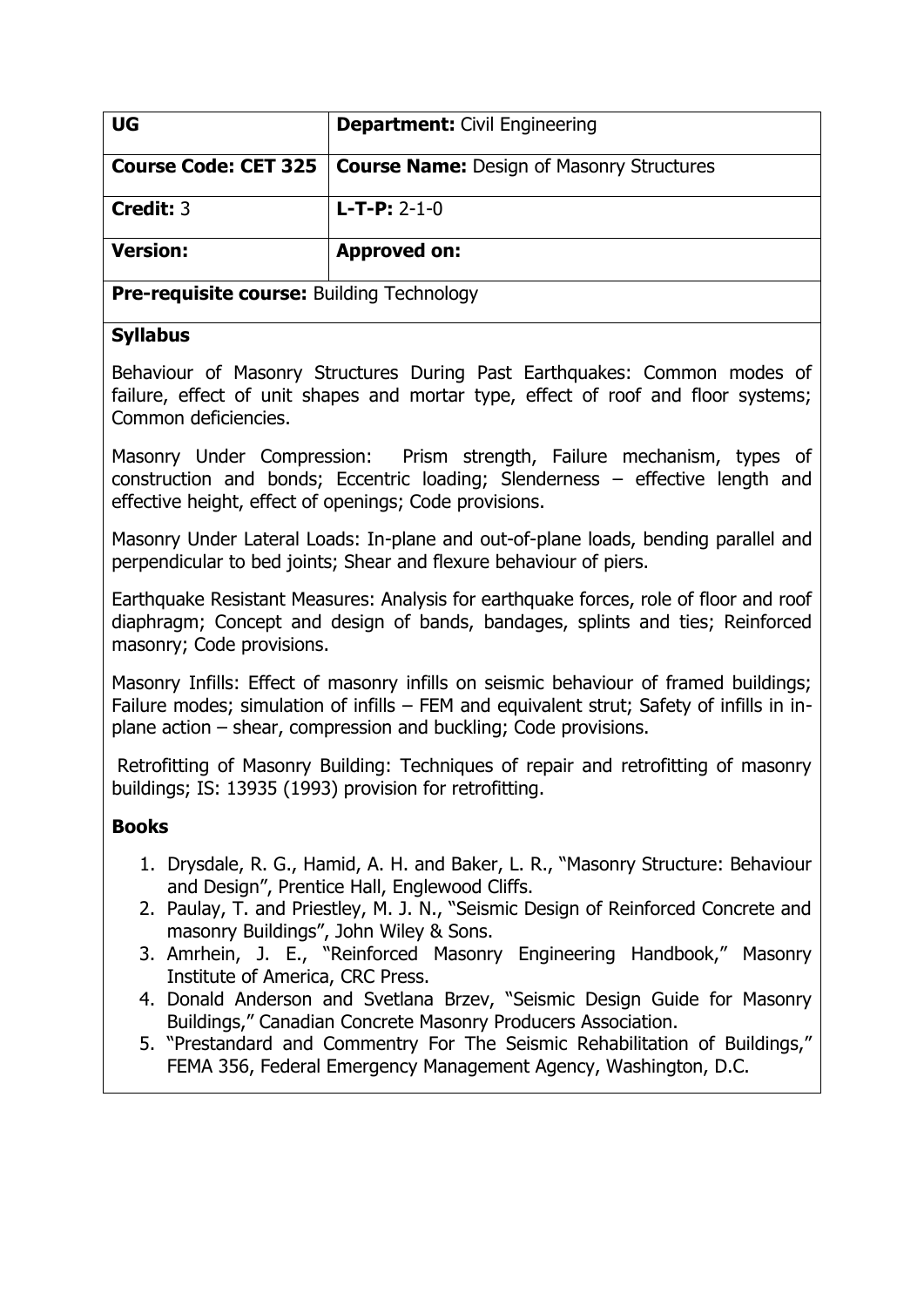| <b>UG</b>                    | <b>Department: Civil Engineering</b>           |
|------------------------------|------------------------------------------------|
| <b>Course Code: CET 326</b>  | <b>Course Name:</b> Water Resource Engineering |
| <b>Credit: 4</b>             | $L$ -T-P: 3-1-0                                |
| <b>Version:</b>              | <b>Approved on:</b>                            |
| <b>Pre-requisite course:</b> |                                                |

Introduction, need for harnessing water resources; Water resources projects and their planning; Irrigation practices; Irrigation-its importance and impact on environmental, assessment of water requirements for crops; Irrigation water Quality, Methods of irrigation; canal and well irrigation; canal irrigation; canal alignment; Design principles of irrigation canal, Silt theories, management of canal irrigation; Water logging and Drainage, Seepage theories for design of hydraulic structures; Surface and sub-surface considerations including energy dissipation; salient features of diversion head works; Falls; Regulators; River meandering and river training works, Breif introduction of water conservation and water harvesting technologies; Hydropower; General features and components of a hydropower station.

## **Books**

1. Water Resources Engineering by Linsley & Franzini

2. Irrigation Engineering by G.L. Asawa

3. Water Resources & Water Power Engg. By P.N. Modi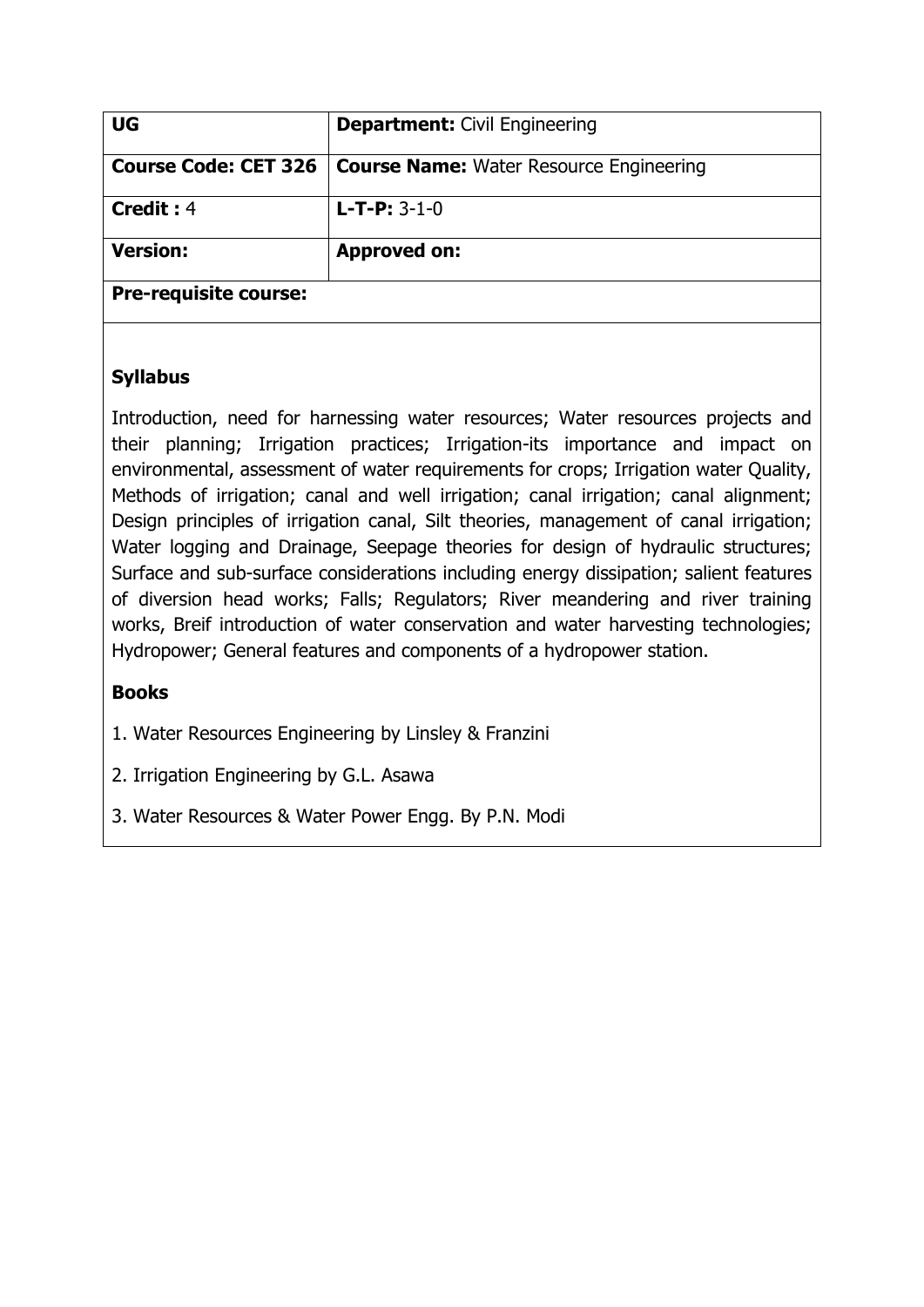| UG                           | <b>Department:</b> Civil Engineering              |
|------------------------------|---------------------------------------------------|
| Course Code: CEP 327         | <b>Course Name:</b> Structural Design and Drawing |
| Credit:2                     | $L$ -T-P: 0-0-2                                   |
| <b>Version:</b>              | <b>Approved on:</b>                               |
| <b>Pre-requisite course:</b> |                                                   |

## **Detailed syllabus:**

Design and detailed drawings Flat slab & grid Slab, retaining walls, curved beams, domes, water tanks with foundation, pile & pile foundations, pile caps, ductile detailing of RC Structural systems, building frames, prestressed concrete beams, slab bridge.

Design and Drawings of Bolted and Welded connections.

Design and Drawings of Beam Column Connections.

Design and Drawing of tension, compression and flexural members. (including built up members).

Design and Drawing of Column bases.

Design and Drawing of Plate Girder.

Design and Drawing of Roof trusses.

## **Text Books**

- 1. Design of RCC Structures by Jain & Jaykrishana
- 2. Design of RCC Structures by Krishnaraju
- 3. Design of RCC Structures by Menon & Pillai
- 4. Plastic Analysis & Design Of Steel Structures : Wong
- 5. Design of Steel Structures: N Subramanium
- 6. Limit State Design of Steel Structures: S.K.Duggal
- 7. Design of Steel Structures: P Dayaratnam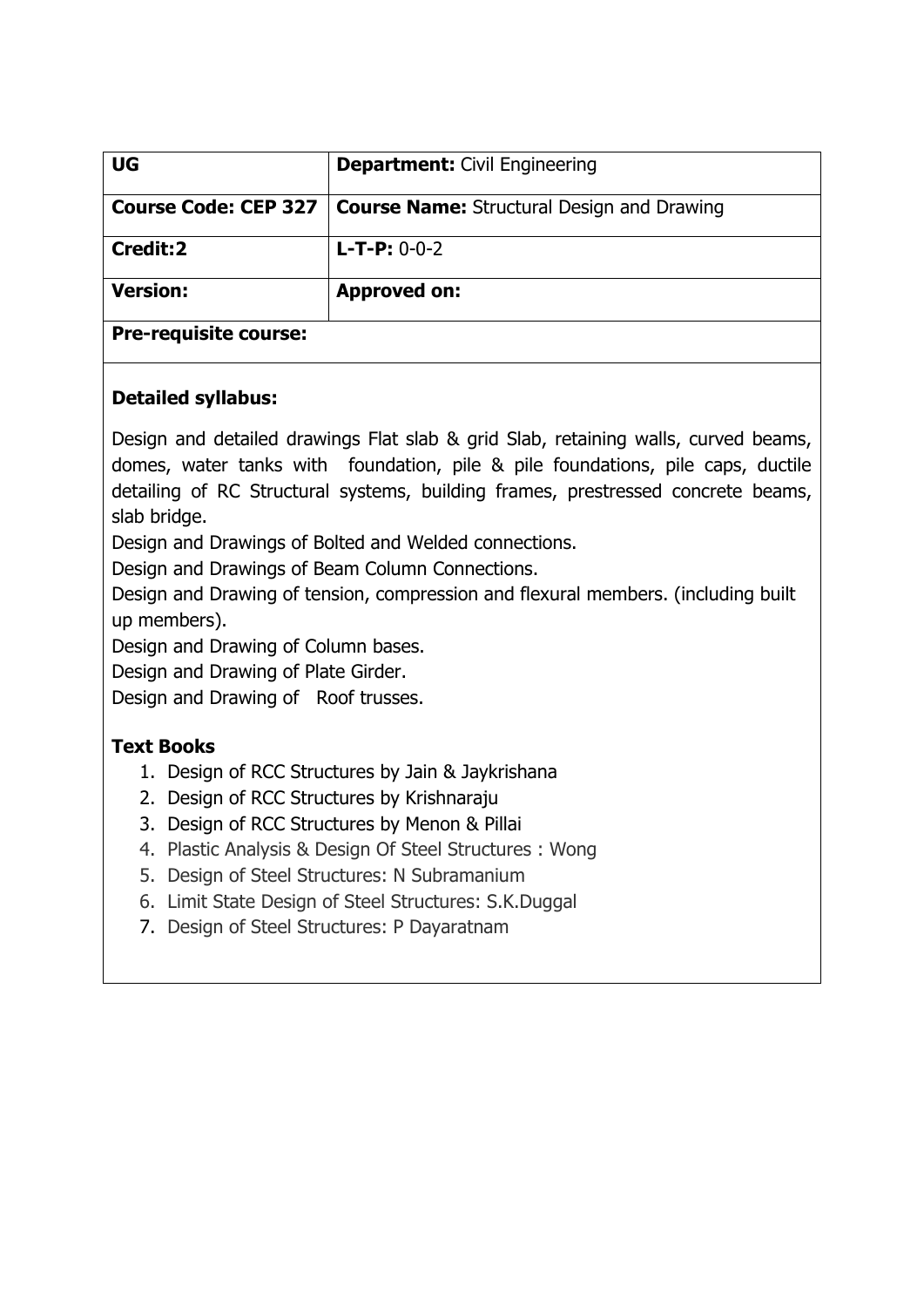| <b>UG</b>                                                                           | <b>Department: Civil Engineering</b>                                                 |  |  |
|-------------------------------------------------------------------------------------|--------------------------------------------------------------------------------------|--|--|
| <b>Course Code: CEP 328</b>                                                         | <b>Course Name: Geotechnical Engineering</b>                                         |  |  |
|                                                                                     | Laboratory                                                                           |  |  |
| Credit: 1                                                                           | $L$ -T-P: 0-0-2                                                                      |  |  |
|                                                                                     | Pre-requisite course: Soil Mechanics, Design of Foundations and Earth Structures     |  |  |
|                                                                                     |                                                                                      |  |  |
| <b>List of Experiments</b>                                                          |                                                                                      |  |  |
|                                                                                     | 1. Determination shear strength parameters using Triaxial test.                      |  |  |
|                                                                                     | 2. Determination shear strength parameters using Vane shear test.                    |  |  |
| 3. Swelling pressure determination.<br>4. Determination of differential free swell. |                                                                                      |  |  |
| 5. Determination of pH value of soils.                                              |                                                                                      |  |  |
| 6. Determination of total soluble sulphates.                                        |                                                                                      |  |  |
|                                                                                     | 7. Determination of total soluble solids by Gravimetric method.                      |  |  |
| 8. Determination of organic matter.                                                 |                                                                                      |  |  |
|                                                                                     | 9. Determination of allowable bearing pressure using Standard Penetration            |  |  |
| 10. Test, Dynamic cone Penetration test.                                            |                                                                                      |  |  |
| 11. Demonstration of Static Cone Penetration Test (SCPT).                           |                                                                                      |  |  |
|                                                                                     | 12. Determination of allowable bearing pressure and settlement using Plate Load      |  |  |
| 13. Test on soils.                                                                  |                                                                                      |  |  |
|                                                                                     | 14. Determination of unconfined compressive strength of rock materials.              |  |  |
| 15. Determination of point load strength index of rocks.                            |                                                                                      |  |  |
| 16. Determination of strength of rock materials in triaxial compression.            |                                                                                      |  |  |
| 17. Determination of water content, porosity, density and related properties of     |                                                                                      |  |  |
| rock materials.                                                                     |                                                                                      |  |  |
|                                                                                     | 18. Field Determination of Dynamic soil properties Vertical and horizontal block     |  |  |
| resonance test.                                                                     |                                                                                      |  |  |
| 19. Determination of Dynamic soil properties by Cyclic triaxial compression test.   |                                                                                      |  |  |
|                                                                                     |                                                                                      |  |  |
| <b>Books</b>                                                                        |                                                                                      |  |  |
|                                                                                     | 1. Head, K.H, "Manual of Soil Laboratory Testing", John Wiley and Sons, New York.    |  |  |
|                                                                                     | 2. T. William Lambe, "Soil Testing for Engineers", Wiley Eastern Limited, New Delhi. |  |  |
|                                                                                     |                                                                                      |  |  |
|                                                                                     | 3. Joseph E. Bowles, "Engineering Properties of Soil and their Measurement",         |  |  |
| <b>McGraw</b>                                                                       |                                                                                      |  |  |
| Hill Inc., New York.                                                                |                                                                                      |  |  |
| 4. Shamsher Prakash and P.K. Jain, "Engineering Soil Testing", Nem Chand & Bros.    |                                                                                      |  |  |
| Roorkee.                                                                            |                                                                                      |  |  |
| 5. Leonard Obert and Wilbur I. Duvall, "Rock mechanics and design of structures in  |                                                                                      |  |  |
| rock", John Wiley and Sons, Inc., New York.                                         |                                                                                      |  |  |
| 6. Swami Saran, "Soil Dynamics and Machine Foundations", Galgotia Publications      |                                                                                      |  |  |
| Pvt.                                                                                |                                                                                      |  |  |
|                                                                                     |                                                                                      |  |  |

Limited, New Delhi.